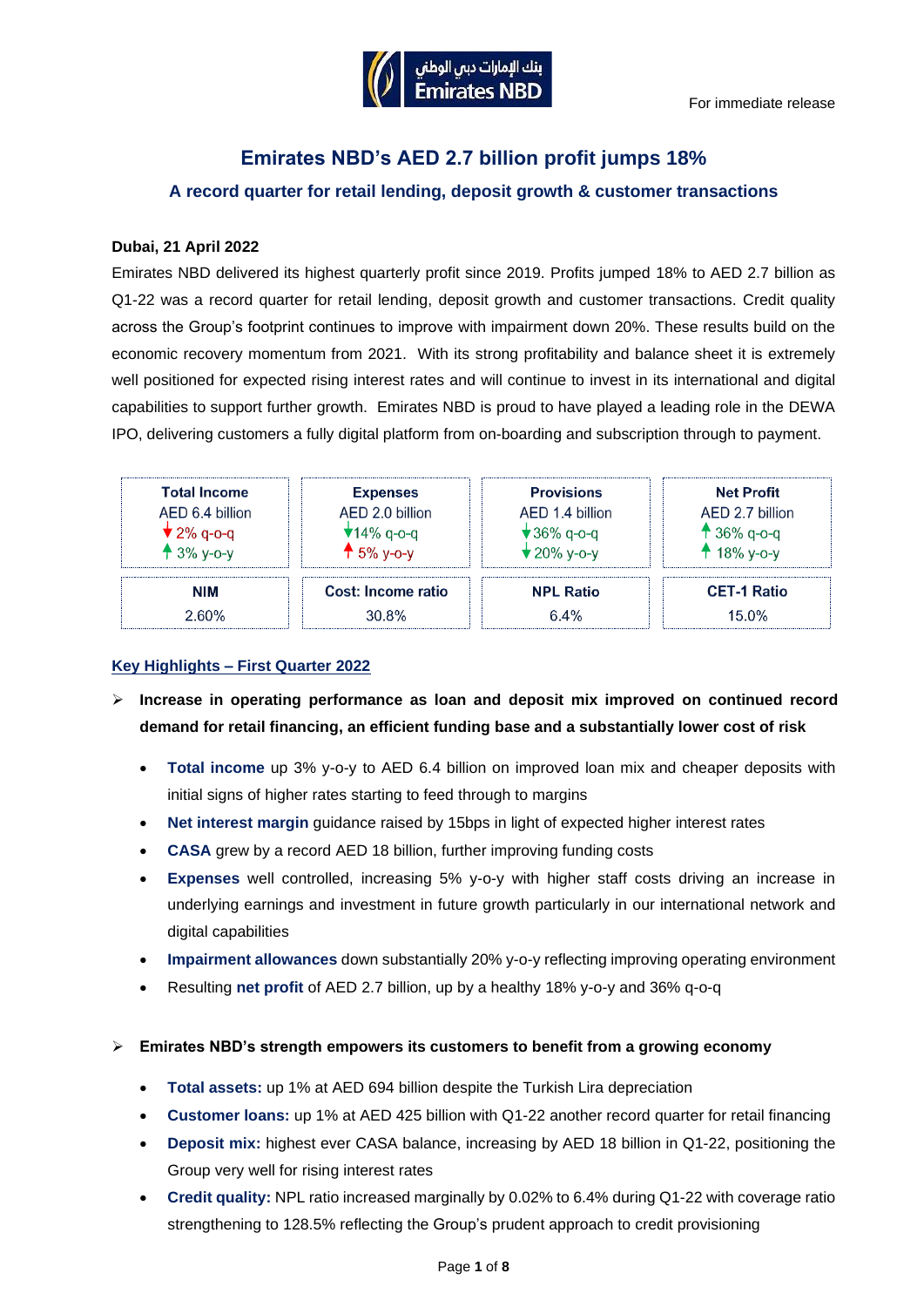- **Capital and Liquidity:** 157.4% Liquidity Coverage Ratio and 15.0% Common Equity Tier-1 ratio reflect the Group's solid balance sheet, used to empower customers and create opportunities to prosper
- ➢ **The Group is proactively meeting the changing needs of customers through digital innovation by offering best-in-class customer service and products while further expanding its international presence** 
	- **IPO:** leading role in the DEWA IPO, delivering customers a fully digital platform enabling a seamless, paperless journey from on-boarding and subscription through to payment
	- **Advanced Analytics:** four exciting 'Use Cases' well underway to identify untapped customer service and revenue streams by scrutinising 21 million daily customer data points
	- **International:** international revenue diversifies income, representing 37% of total revenue
	- **ESG report:** published in February detailing many exciting achievements
	- **Environmental:** decreased our environmental impact
		- $\geq$  6% reduction in total Greenhouse Gas emissions
		- ➢ 12% reduction in energy consumption with cost savings of AED 3.7 million
		- ➢ 22% reduction in water consumption
		- ➢ 40% of new cards are biodegradable
		- ➢ Supporting Mastercard Priceless Planet Coalition to restore 100 million trees by 2025

## • **Social responsibility:**

- $\triangleright$  Two thirds of branches now disability friendly
- ➢ Women in senior management positions increased to 15% and we committed to grow this to 25% by 2027
- **Governance:**
	- $\triangleright$  Welcomed three new Directors including first female Board member appointed by **Shareholders**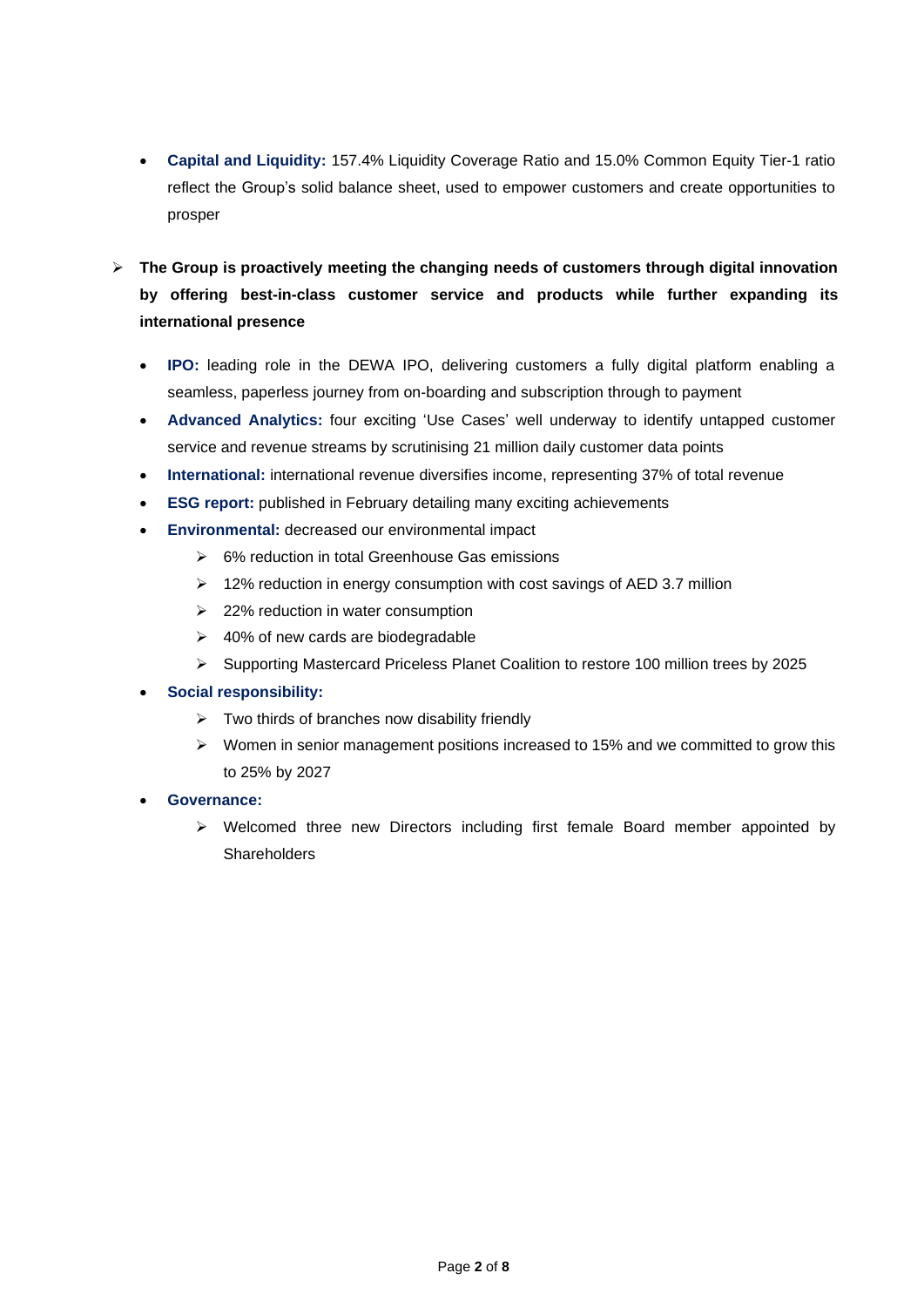

### **Hesham Abdulla Al Qassim, Vice Chairman and Managing Director said:**

▪"Emirates NBD's profits jumped 18% y-o-y to AED 2.7 billion, reflecting the strengthening regional economy and the success of the Group's diversified business model.

▪Emirates NBD is proud of its leading role in the DEWA IPO, delivering customers a fully digital platform from on-boarding and subscription through to payment

- **.** As a Premier Partner and the Official Banking Partner for Expo 2020 Dubai, Emirates NBD has successfully affirmed its position as a regional leader in global banking innovation by demonstrating its vision for the future of banking to the world.
- We published our Annual ESG Report, detailing many exciting ESG achievements in 2021 and further increased our target for women in senior management over the next five years.
- In February, shareholders elected three new Directors to the Board, including Her Excellency Huda Syed Naim AlHashimi."



### **Shayne Nelson, Group Chief Executive Officer said:**

▪ "Emirates NBD delivered strong results with income growth and lower provisions driving profitability 18% higher y-o-y.

. We delivered loan growth in the first quarter of 2022 reflecting the more optimistic economic outlook.

- We have increased margin guidance in light of rising interest rates.
- International operations contributed 37% of total income in Q1-22 and DenizBank's profitability was stable despite the depreciation in Turkish Lira.
- These strong results, along with the positive outlook for margins, enable us to invest in our international network and digital capabilities, supporting our next stage of growth."



## **Patrick Sullivan, Group Chief Financial Officer said:**

■ "We have maintained good income growth momentum, kept a firm control of costs and seen a consistent decline in the cost of risk.

■ Net interest income grew by 4% y-o-y on an improved loan and deposit mix. CASA grew by a record AED 18 billion in the first quarter and the improved funding mix

positions us very well for rising interest rates expected throughout 2022.

- Non-funded income also grew, helped by an increase in transaction volumes and growth in customer foreign exchange and derivative business.
- **The expected increase in interest rates has enabled us to raise our NIM guidance and refine our Cost to** Income ratio guidance.
- The diversified balance sheet, solid capital base and strong operating profitability are core strengths of the Group."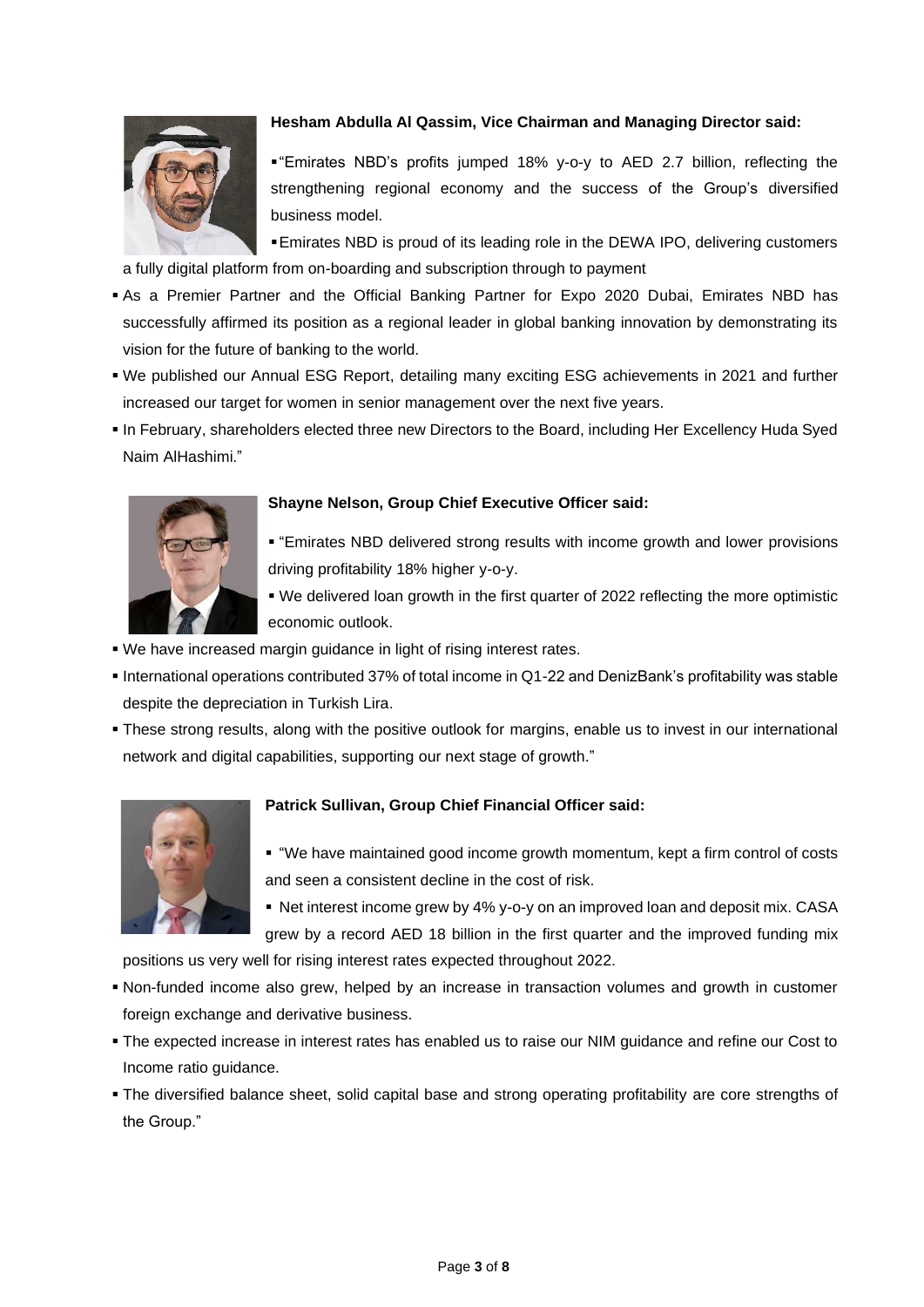# **Financial Review**

| <b>AED billion</b>                     | 3 months<br>ended<br>31-Mar-22 | 3 months<br>ended<br>31-Mar-21 | Better /<br>(Worse)<br>$(\%)$ | 3 months<br>ended<br>31-Dec-21 | Better /<br>(Worse)<br>$(\%)$ |
|----------------------------------------|--------------------------------|--------------------------------|-------------------------------|--------------------------------|-------------------------------|
| Net interest income                    | 4.3                            | 4.1                            | 4%                            | 4.3                            | $(2)\%$                       |
| Non-funded income                      | 2.1                            | 2.1                            | 2%                            | 2.2                            | (3)%                          |
| <b>Total income</b>                    | 6.4                            | 6.2                            | 3%                            | 6.5                            | $(2)\%$                       |
| Operating expenses                     | (2.0)                          | (1.9)                          | (5)%                          | (2.3)                          | 14%                           |
| <b>Pre-impairment operating profit</b> | 4.4                            | 4.3                            | 3%                            | 4.2                            | 4%                            |
| Impairment allowances                  | (1.4)                          | (1.8)                          | 20%                           | (2.2)                          | 36%                           |
| <b>Operating profit</b>                | 3.0                            | 2.5                            | 19%                           | 2.1                            | 45%                           |
| <b>Net profit</b>                      | 2.7                            | 2.3                            | 18%                           | 2.0                            | 36%                           |
| <b>Key Metrics</b>                     |                                |                                |                               |                                |                               |
| Cost to income ratio (%)               | 30.8%                          | 30.3%                          | (0.5)%                        | 34.8%                          | 4.0%                          |
| Net interest margin (%)                | 2.60%                          | 2.46%                          | 0.14%                         | 2.59%                          | 0.01%                         |
| Cost of Risk (bps)                     | 116                            | 158                            | 42                            | 124                            | 8                             |
| EPS (AED)                              | 0.41                           | 0.34                           | 0.07                          | 0.30                           | 0.11                          |
| Return on Tangible Equity (%)          | 15.6%                          | 12.9%                          | 2.7%                          | 6.9%                           | 8.7%                          |

| <b>AED billion</b>               | as at     | as at     | Inc /<br>(Dec) | as at     | Inc /<br>(Dec) |
|----------------------------------|-----------|-----------|----------------|-----------|----------------|
|                                  | 31-Mar-22 | 31-Mar-21 | $(\%)$         | 31-Dec-21 | (%)            |
| Total assets                     | 694.0     | 695.1     | $0\%$          | 687.4     | 1%             |
| Loans                            | 425.4     | 436.1     | $(2)\%$        | 422.3     | 1%             |
| Deposits                         | 469.0     | 459.1     | 2%             | 456.5     | 3%             |
|                                  |           |           |                |           |                |
| <b>Key Metrics</b>               |           |           |                |           |                |
| NPL Ratio (%)                    | 6.4%      | 6.1%      | 0.3%           | 6.3%      | 0.1%           |
| Impaired Loan Coverage Ratio (%) | 128.5%    | 125.1%    | 3.4%           | 127.5%    | $1.0\%$        |
| Liquidity Coverage Ratio (%)     | 157.4%    | 165.1%    | (7.7)%         | 177.6%    | $(20.2)\%$     |
| Capital Adequacy Ratio (%)       | 18.1%     | 19.0%     | (0.9)%         | 18.3%     | (0.2)%         |
| Tier 1 Ratio (%)                 | 17.0%     | 17.9%     | (0.9)%         | 17.2%     | (0.2)%         |
| Common Equity Tier 1 Ratio (%)   | 15.0%     | 15.6%     | $(0.6)$ %      | 15.1%     | $(0.1)\%$      |

Rounding differences may appear throughout the document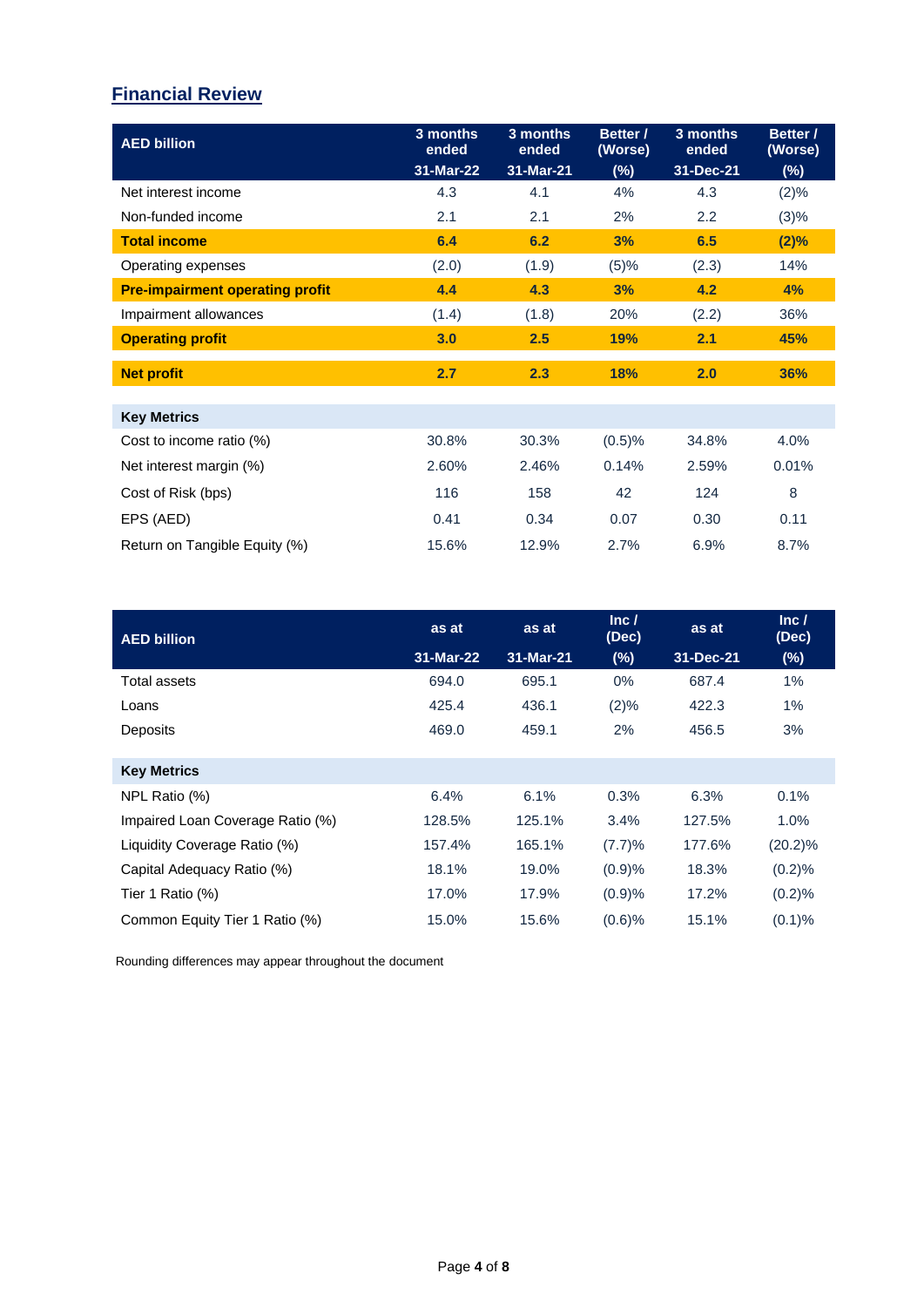# **Operating Performance**

Total income for Q1-22 was up 3% y-o-y to AED 6.4 billion. Net interest income was up 4% y-o-y on improved loan and deposit mix with initial signs of higher rates feeding through to margins. Record CASA balances improved funding costs and the balance sheet is well positioned to benefit from rate rises. Non-funded income was up 2% y-o-y from increased local and international card transactions, coupled with growth in FX & Derivative income.

Expenses remain well controlled and within guidance. Higher income from anticipated rate rises enables refinement of Cost to Income ratio back to longer term target of 'within 33%'. Staff costs increased y-o-y driving an increase in underlying earnings and future growth.

Other costs were lower due to seasonality from earlier campaigns.

Impairment allowances in Q1-22 were down substantially 20% y-o-y reflecting the improving operating environment, with 116 bps cost of risk within guidance.

The Group's net profit of AED 2.7 billion for the first quarter is 18% higher y-o-y and 36% higher q-o-q.

# **Balance Sheet Trends**

Loan increased by 1% in Q1-22, with another strong quarter for EI and Retail financing which grew by 6% and 4% respectively with DenizBank's net loans up 11%.

Deposit mix improved in Q1-22 with AED 18 billion growth in CASA representing a record for CASA growth.

Liquidity remains strong with the Liquidity Coverage Ratio at 157.4% and the Advances to Deposits Ratio at 90.7%.

During the quarter, the Non-Performing Loan ratio increased by 0.02% to 6.4% whilst the Coverage ratio strengthened to 128.5%, demonstrating the Group's continued prudent approach towards credit risk management.

As at 31 March 2022, the Group's Common Equity Tier 1 ratio is 15.0%, Tier 1 ratio is 17.0% and Capital Adequacy ratio is 18.1%.





 $\blacksquare$  Dec-21  $\blacksquare$  Mar-22

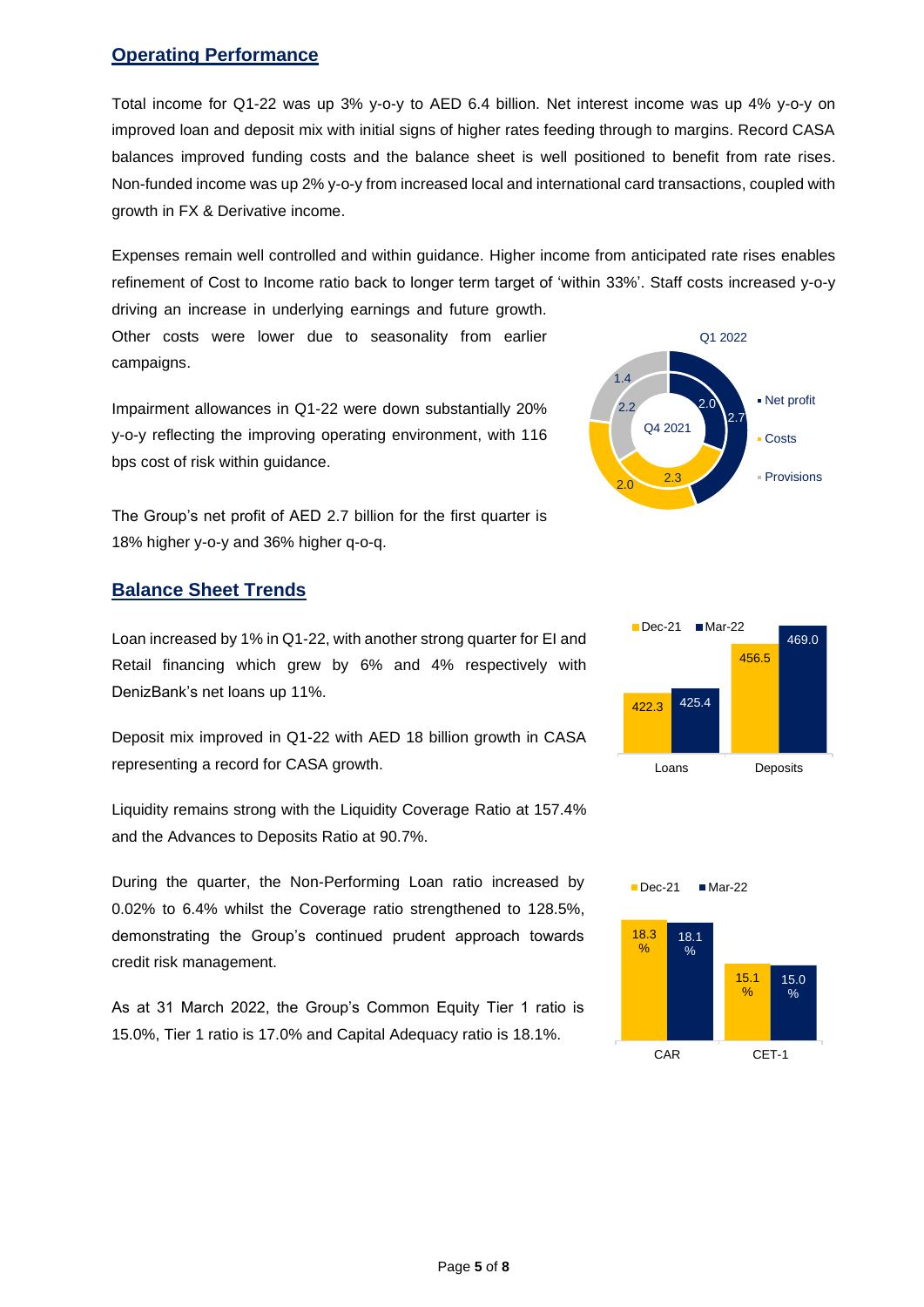# **Business Performance**

- **Retail Banking and Wealth Management (RBWM)** maintained strong business momentum, delivering a record quarter for cards acquisitions, fee income and balance sheet growth
	- Customer advances increased by AED 2.4 billion, whilst CASA grew by a record AED 9.3 billion in Q1-22
	- Income up 11% q-o-q with RBWM delivering its highest ever income for a single quarter
	- 25% market share of UAE debit and credit card spends
	- Introduced the Emirates NBD Etihad Guest Credit Cards which offers some of the highest Etihad Guest earning and rewards opportunities in the market
	- Launched DEWA IPO portal on Emirates NBD website with real time direct integration with DFM
- **Corporate and Institutional Banking (C&IB)** developing strategic partnership with major Government entities and Corporates by digitizing service platforms and leading landmark ESG transactions
	- Took lead in supporting IPOs, with end-to-end IPO subscription website offering real-time onboarding through a state-of-the-art fully digital platform
	- Implemented cutting-edge new platform for BusinessONLINE
	- Profitability boosted by higher fee income and lower impairment allowances
	- Grew CASA balances, enabling the Group to retire more expensive time deposits
- **Global Markets and Treasury (GM&T)** delivered a strong performance with net interest income growing 171% y-o-y in Q1-22 due to higher income from balance sheet hedges and an increase in banking book investment income.

Non funded income up 31% y-o-y:

- Trading desk had a successful quarter, with notable success in Rates, Credit and FX trading
- Sales and Structuring helped customers lock in favorable borrowing costs and FX rates
- **Emirates Islamic's** net profit up 62% y-o-y to AED 342 million on higher income and lower impairment allowances
- **DenizBank** net profit of AED 629 million is stable y-o-y despite 48% depreciation in currency translation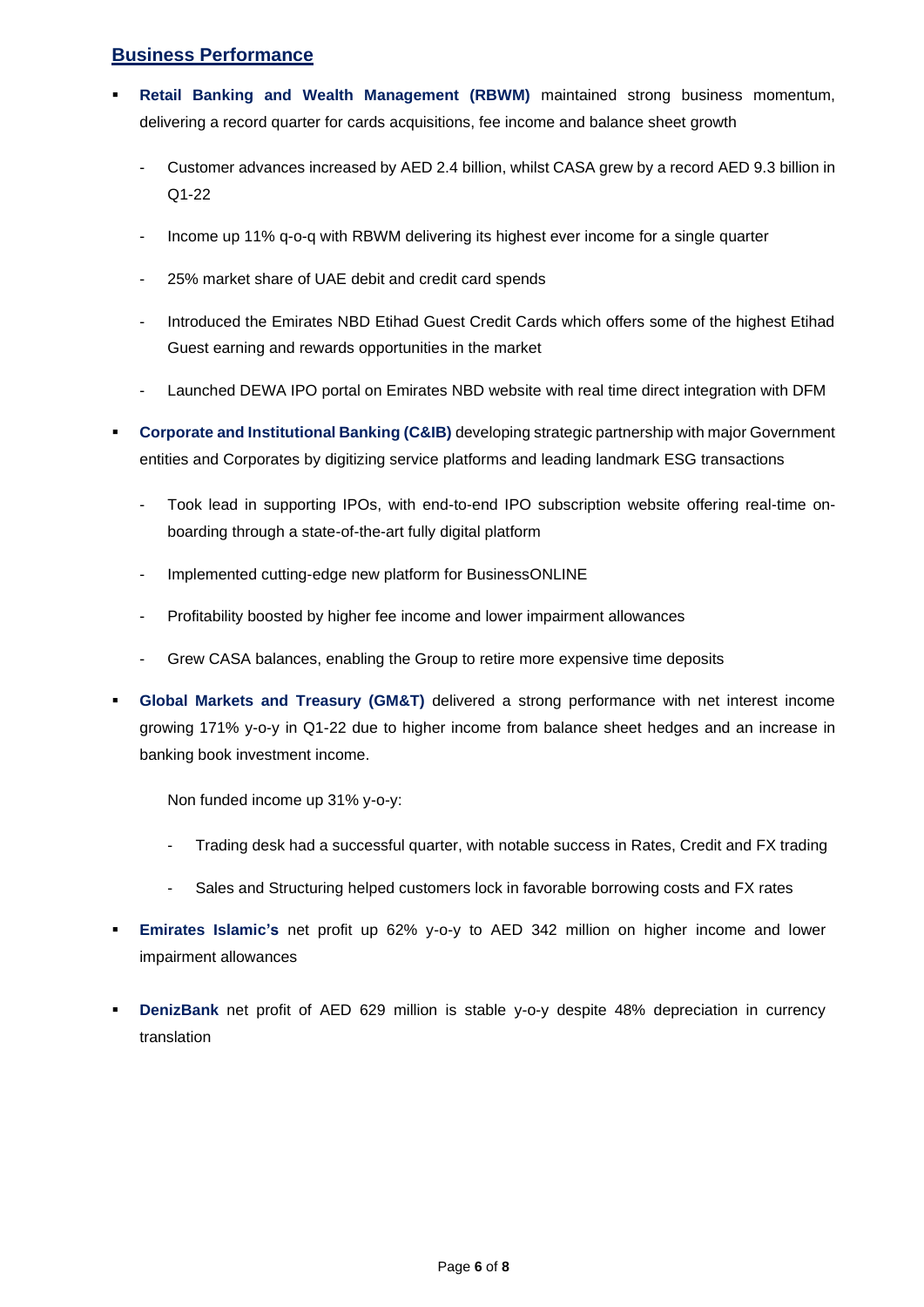# **Outlook**

While higher oil and food prices pose upside risks to inflation globally, higher oil prices will generate budget surpluses with the GCC economies. Emirates NBD Research revised 2022 GDP growth forecasts upwards for the GCC, factoring in expected higher oil and gas production.

Emirates NBD Research expects UAE real GDP to grow by 5.7% in 2022, up from 3.8% in 2021, helped by an increase in oil production. The Kingdom of Saudi Arabia's economy is expected to grow 7.7% in 2022 from 3.2% in 2021 also boosted by higher oil production.

Egypt and Turkey are expected to face increased current account deficits in 2022 as food and energy import costs rise, inflationary pressures continue and earnings from tourism may be impacted by the conflict in Ukraine.

**-ENDS-**